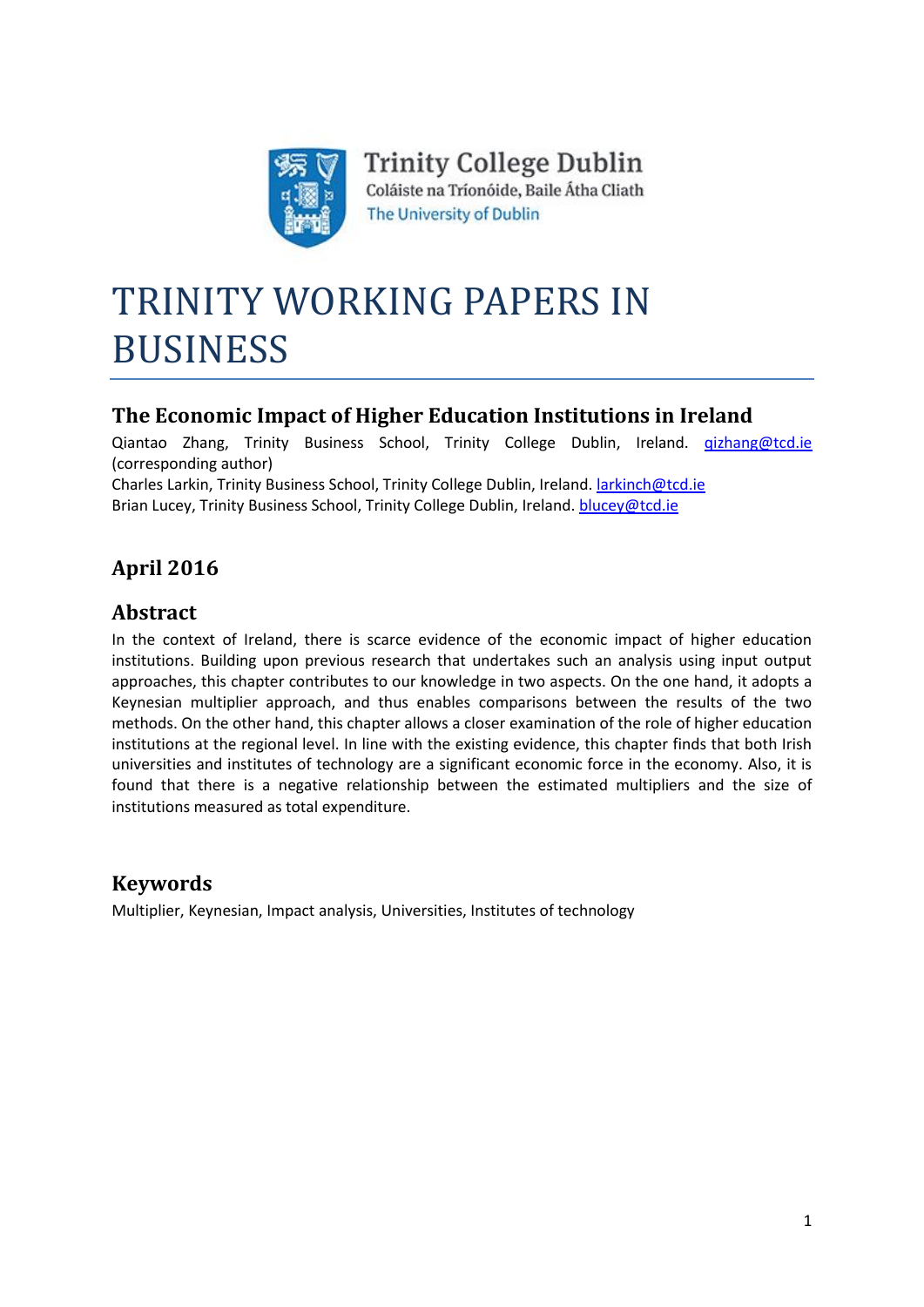## **Introduction**

From a historical perspective, the economic way of thinking has not been prevalent in the development of and policy making in the Irish higher education sector. There is a lack of economic analysis underlying decisions of the government either to expand the size of the sector, to cut the exchequer funding, or to strengthen the role of the sector in building the knowledge based economy. Nevertheless, we argue that greater importance should be placed on the understanding of the economic impact of students, institutions and the higher education sector as a whole, especially in the current period of funding crisis as termed by some scholars as well as media. Without such understanding, the relevant policies and practices which are intended to address challenges faced by the sector would probably be unable to achieve their full potential.

Since the establishment of Trinity College Dublin in 1592, the higher education sector in Ireland has grown significantly in size. The rapid expansion of the third level education, however, did not begin until the 1960s, when the founding of institutes of technology (IoTs) remarkably increased the number of higher education institutions (HEIs) in the country. Meanwhile, Ireland has seen its HEIs evolve from being concentrated in a few large cities to being dispersed throughout the country. In 1960, a total of 11 institutions were situated within five Irish counties, while within the next two decades, the number of HEIs more than doubled to 24, spanning across 12 counties. Formerly known as Regional Technical Colleges (RTCs), IoTs were created to provide courses mainly aimed at filling gaps in the industrial manpower structure, particularly in the technician area.

Along with the size expansion of the sector, the increase in student numbers was to continue from the early 1970s to the present day. The latest data show that 214,694 students enrolled at Irish HEIs in 2014-2015 and the sector employed 17,000 core staff, including over 9,000 academic staff (Higher Education Authority, 2015). Following the milestone event of introducing free higher education in 1996 by the Minister for Education, the amount of government funding in the sector increased considerably during the Celtic Tiger years. The economic crisis in 2008 overturned the trend, with state grant income to the sector dropping by 25% in the five year period to 2011 and tuition fees now overtaking state grants as the highest source of income (Grant Thornton, 2014).

Universities and IoTs in Ireland began to be considered as part of a national innovation, research and development industrial policy from the 1990s. Over a decade, the Universities Act 1997 and the Institutes of Technology Act 2006 were passed. Science Foundation Ireland (SFI) was established with the passage of the Industrial Development Act 2003. In 2006, the Department of Enterprise, Trade and Employment published the Strategy for Science, Technology and Innovation aimed at placing research and higher education at the core of the Irish economic policy (Department of Jobs, Enterprise and Innovation, 2006). This was followed by the Innovation Task Force, which reported in 2010, again placing the role of higher education in research and development (R&D) at the core of the Irish industrial policy.

Despite all these developments of the sector, little in the way of economic analysis has been undertaken. Presumption and inference were the norm – a presumption of more being better and inference from other jurisdictions, notably the UK. The expansion of the sector across regions was largely driven by the need for more technical and commercially linked training and upskilling, but we have not seen much analysis of the impact of those institutions on the regional economy. Similarly, few studies have examined the potential of a massive increase in the number of students attending HEIs leading to a crisis in higher education funding. National policies which call for greater contributions from universities and IoTs to the economy have, to a large extent, not been supported by robust economic analysis. As Irish HEIs currently form an important part of the economic infrastructure and generate substantial economic activity, now is the time to undertake detailed economic analyses of the sector.

While there are many levels at which research could be focused, in this chapter we examine the economic impact of Irish HEIs, focus on both individual institutions and the university and IoT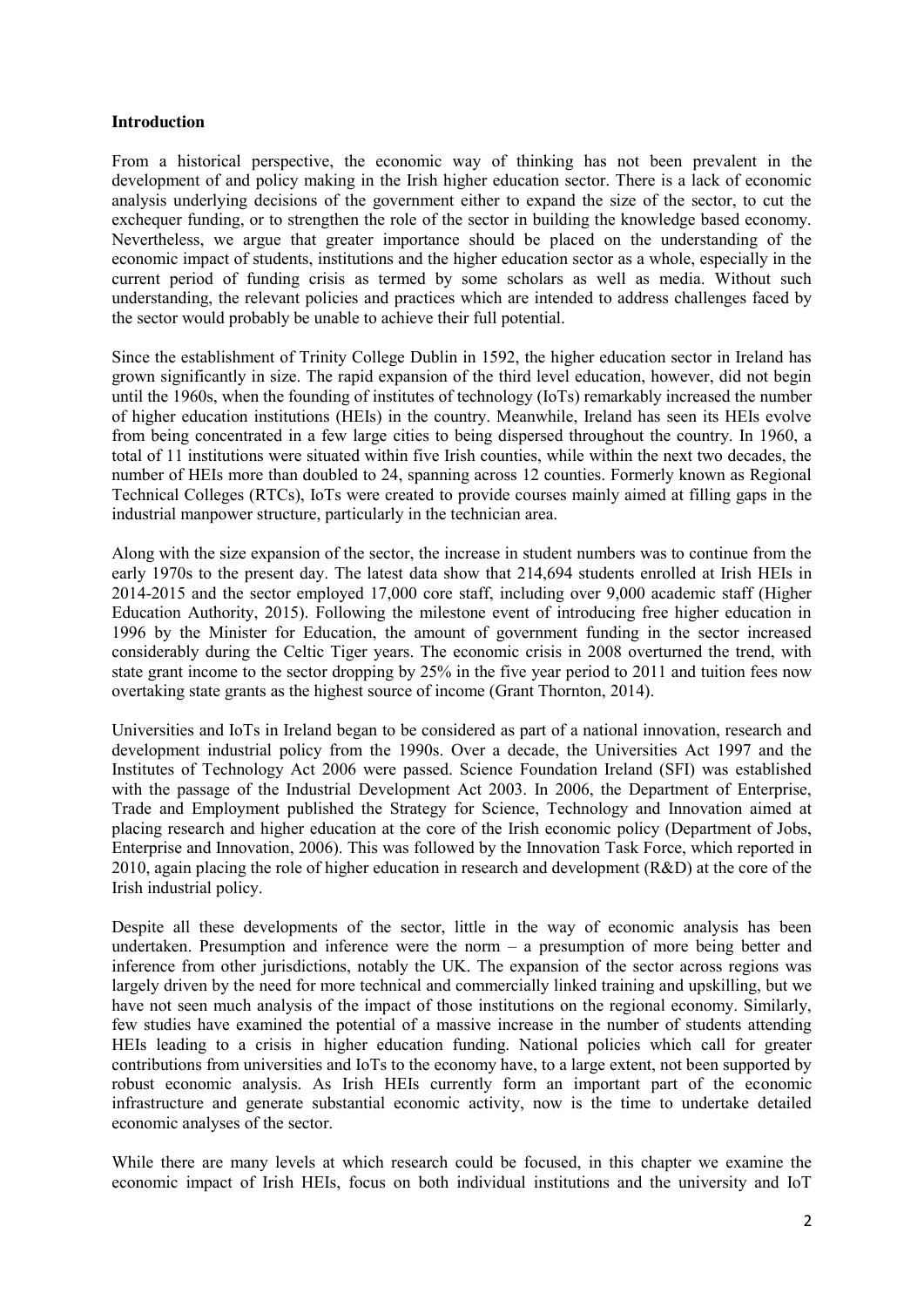sectors, and aim to provide a broad overview of the impact of the sector. In the history of impact studies, two main methodological strands have been used, often concurrently – one relies on the use of input output analysis, the other on a Keynesian multiplier approach. There is little existing modelling in the public domain in Ireland on university multipliers, except for the reports on the social and economic impact of two Irish HEIs (Viewforth Consulting, 2014, 2015) and the study by Zhang *et al.* (2015) on the economic impact of the whole higher education sector. Built upon previous research which all undertakes input output analysis, this chapter adopts a Keynesian multiplier approach and is organised as follows. The methodology for the empirical estimation of our model is described in Section 2, followed by Section 3 which outlines the data set collected for the analysis. Next, the results are presented in Section 4 and are compared with those of other international and national studies. Section 5 offers some concluding remarks.

#### **Methodology**

Our analysis is undertaken using the model originally defined by Bleaney *et al.* (1992) and later by Armstrong *et al.* (1994), Huggins and Cooke (1997), and more recently by Sen (2011), all having measured the economic impact of individual universities on the local and regional economy. In particular, our analysis is confined to a single base year, 2010-11, which reflects the latest year for which *comprehensive* comparable accounting data are available for Irish universities. This also facilitates comparison with the Zhang et al (2015) analysis of Irish HEI's which uses the same data period. As Sen (2011) has stated, "the full impact of any expenditure injection is likely to occur over a number of years", therefore the results should be interpreted with caution. In the analysis it is necessary to make a number of assumptions, which are noted throughout the chapter wherever needed.

#### *Initial injection (expenditure base)*

At the outset, the model simply involves estimating the size of the initial monetary injection into the local economy.

This expenditure base is given as:

$$
E = L + G
$$

 $E =$  expenditure base,  $L =$  labour services bought by the HEI,  $G =$  goods and services bought from outside by the HEI. *E* excludes pensions (though not employees pensions contributions) and depreciation.

#### *First-round gross local output (GLO)*

$$
YI = L + A + hG
$$

 $Y_1$  = first-round GLO,  $h$  = the proportion of *G* generated locally,  $A$  = the additional labour incomes of HEI employees.

#### *First-round local disposable Income (LDI)*

$$
DI = (1 - t)(YI - hiG)
$$

 $D_1$  = first-round impact on disposable incomes of local residents,  $i$  = indirect tax rate (e.g. Value Added Tax (VAT)),  $t = a$  direct tax rate (which allows for reduced unemployment benefits as well as income taxation).

## *Second-round gross local output (GLO)*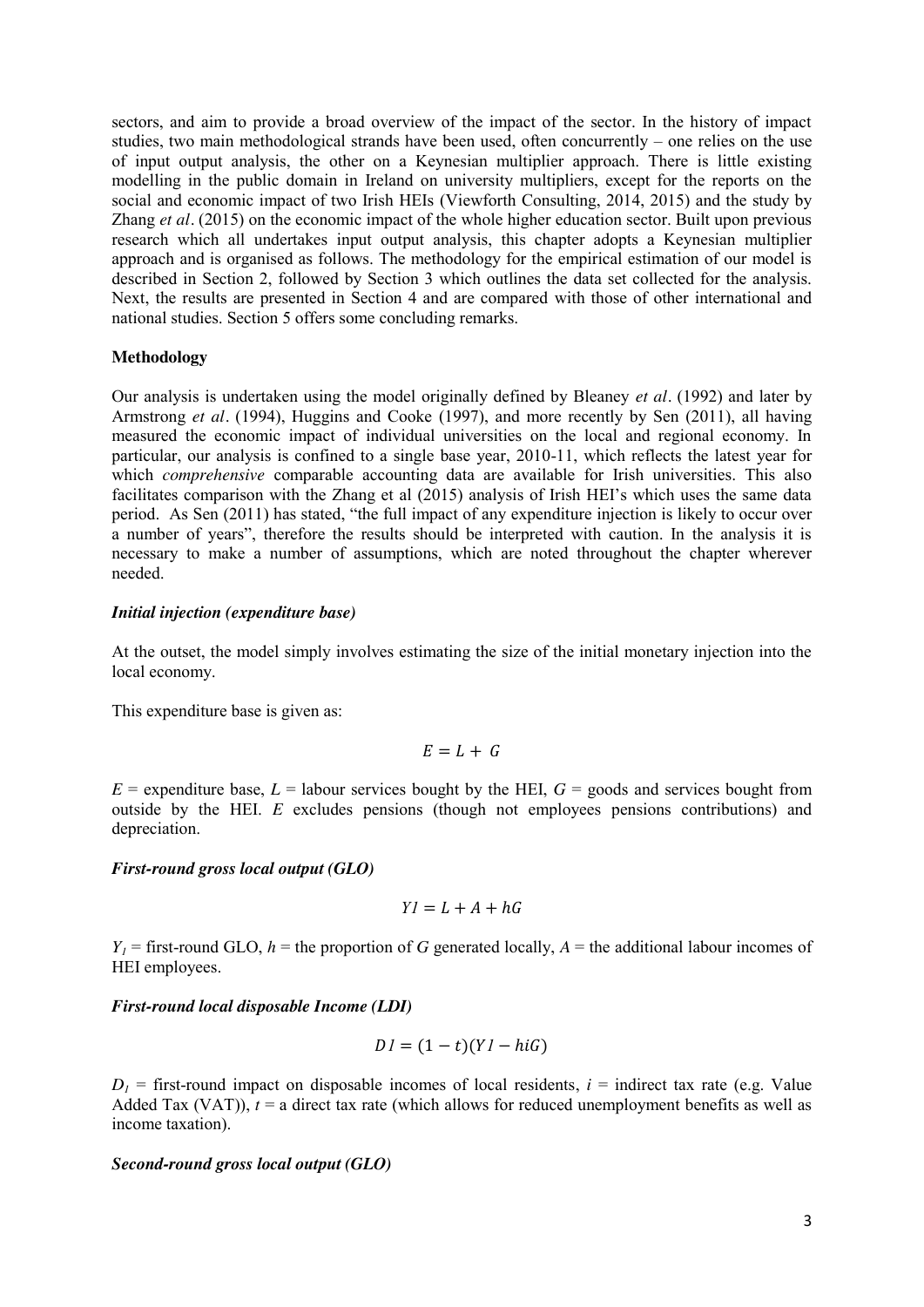$Y2 = vZ + wcD$ 

 $Z =$  total spending by students,  $v =$  proportion of student expenditures made on local produced goods and services,  $w =$  proportion of staff spending on locally produced and services,  $c =$  proportion of staff income consumed (the remainder being saved) – the marginal propensity to consume.

#### *Second-round local disposable income (LDI)*

$$
D2 = (1 - t)(1 - i)Y2
$$

Assuming once more a rate of local re-expenditure of *w*, a third round of expenditure is obtained as:

$$
Y3 = wcD2
$$

$$
D3 = (1 - t)(1 - i)Y3
$$

Again assuming once more a rate of local re-expenditure of *w*, a fourth round of expenditure is obtained as:

$$
Y4 = wcD3
$$

$$
D4 = (1 - t)(1 - i)Y4
$$

## *The full multiplier for gross local output (all rounds)*

The gross local output multiplier is given as:

$$
\frac{Yf}{Yl} = \frac{(Yl+Y2+Y3+...)}{Yl}
$$
  
= 1 +  $\frac{(1+wc(1-t)(1-i)+...)Y2}{Yl}$   
= 1 + Y2/[1 - wc(1-t)(1-i)]Yl

 $Y_f$  = the final GLO (after all rounds of the multiplier process).

# *The full multiplier for local disposable income (all rounds)*

The local disposable income multiplier is given as:

$$
\frac{Df}{DI} = \frac{(D1 + D2 + D3 + \cdots)}{DI}
$$
  
= 1 + 
$$
\frac{(1-t)(1-i)(1+wc(1-t)(1-i) + \cdots)Y2}{DI}
$$
  
= 1 + 
$$
\frac{(1-t)(1-i)Y2}{[1 - wc(1-t)(1-i)]DI}
$$

 $D_f$  = the final LDI (after all rounds of the multiplier process).

#### **Data and parameters**

*Data*

Our analysis draws on a number of data sources, both secondary and primary. Ireland's higher education is provided mainly by seven universities, 14 IoTs, including Dublin Institute of Technology (DIT), and seven colleges of education. Due to data limitations we exclude the colleges of education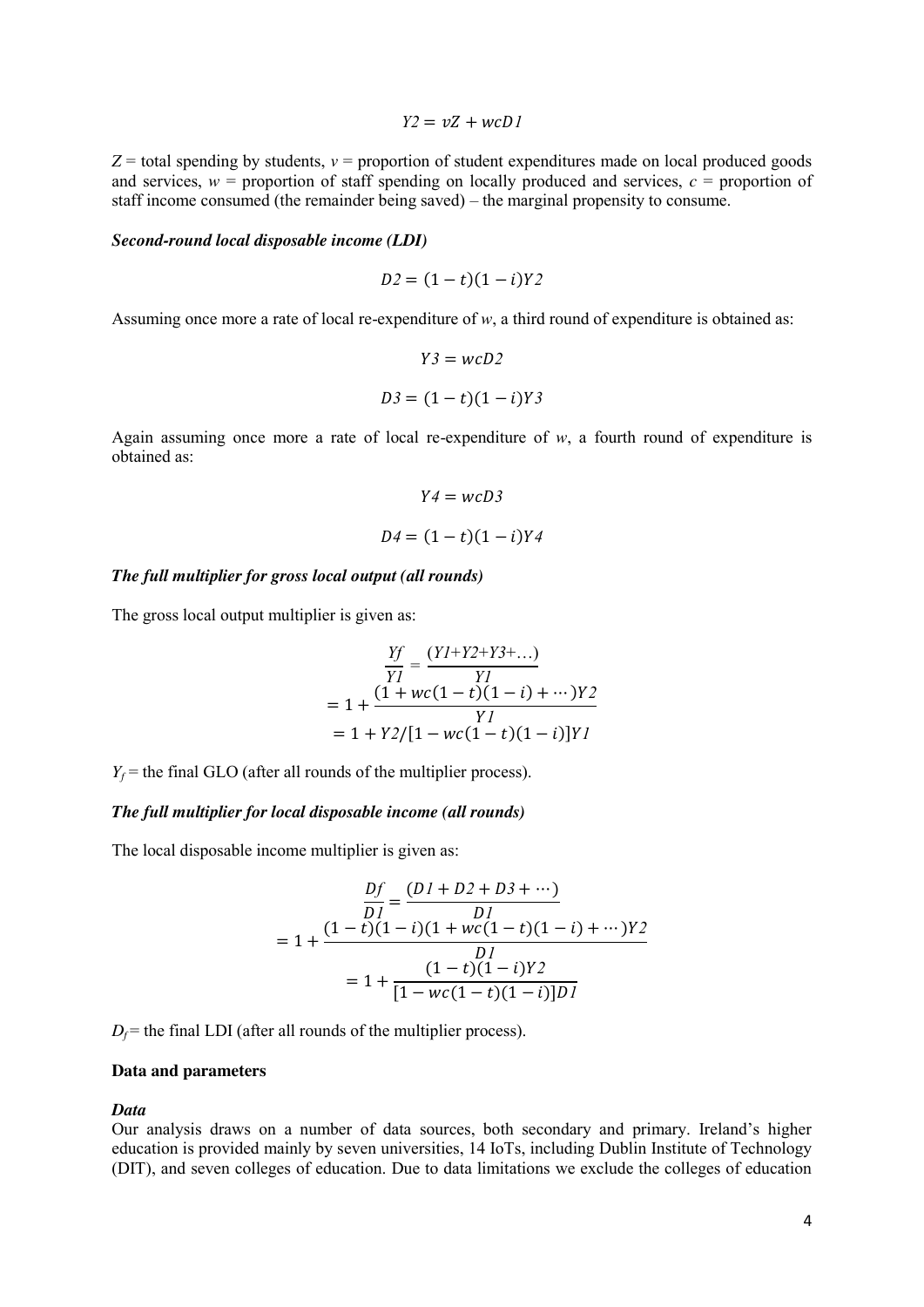and private HEIs such as the Royal College of Surgeons in Ireland. There are also a number of third level institutions which provide specialist education in such fields as art and design, medicine, business studies, rural development, theology, music and law. The main focus of our analysis is on the seven universities and the 14 IoTs, where the bulk of third level public and private spending and students are located and we report the results for the university sector and the IoT sector respectively.

Data on the institution income and expenditure in 2010-11 was sourced from the Higher Education Authority (HEA), the statutory planning and policy development body for higher education and research in Ireland. Both the university and IoT sectors include institutions which vary significantly in terms of size measured by expenditure.

In order to analyse the regional impact of institutions, it is key to understand what a 'region' means in this context and how to define it. Our initial choice of regional classification followed the geographical locations of institutions, which in Ireland are defined as local authorities. In that sense, there are three universities situated in Co. Dublin, while the rest four universities are situated in Co. Galway, Co. Kildare, Co. Cork and Co. Limerick respectively. This classification may not be the best way to capture the expenditure linkages of universities in Ireland which itself is a rather small country with the majority of its economic activities concentrated in a few city-regions. To capture this and for consistency with other data sources we use Nomenclature of Territorial Units for Statistics (NUTS) III regions. Thus we run the analyses with the Dublin and Mid-East regions being combined, covering four universities – Dublin City University (DCU), Maynooth University (MU), Trinity College Dublin (TCD) and University College Dublin (UCD) – and four IoTs (Blanchardstown, Dublin, Dún Laoghaire and Tallaght). We refer to this as Greater Dublin Area (GDA). We use NUTS III region Mid-West for the University of Limerick (UL), covering Co. Clare and Co. Limerick, and so forth.

Based on the above classification, we calculated the proportion of goods and services purchased by universities from regionally-based businesses and from nationally-based businesses. Data underlying this calculation was based on an analysis of university supplier information in 2010-11, which has kindly been provided by the Irish Universities Association (IUA). The Financial Analysis Made Easy (FAME) database was accessed to geo-locate the businesses. Additional web searching was undertaken when it was difficult to determine the address of a business based on the results from the FAME.

The number of top suppliers examined in our analysis varies from 96 for UL to 124 for TCD. The total expenditure made to this small band of top suppliers is substantial, ranging from over  $E15$ million for MU to more than €43 million in the case of UCD. The value of expenditure covered in our list of firms represents 30% of the total expenditure of UL on goods and services, and this number increases to 40% for University College Cork (UCC) and over 51% for MU. As suggested by the findings of Armstrong *et al.* (1994) and Huggins and Cooke (1997), universities tend to make a substantial number of small purchases from local businesses. It is reasonable for one to argue that our selection of top suppliers only could lead to an underestimation of the impact of universities on local economy.

We have no comparable detailed information on the supplier base of IoTs, however it was considered reasonable to use the university data as proxies for them. In particular, as we have found out, universities in GDA tend to report a much higher value of *h (regional)* than those situated elsewhere, a pattern we consider would also hold for the IoTs. Therefore, we use the average value of *h* reported by the four GDA-based universities in the calculation of institutes of technology Blanchardstown, Dublin, Dún Laoghaire and Tallaght, and the average value of *h* reported by the other three universities in the calculation of institutes of technology located outside the Greater Dublin Area.

# *Parameters*

To implement the model we require a number of parameters. As is common in this area of research we find ourselves using parameters sourced from different data sources across a number of years, and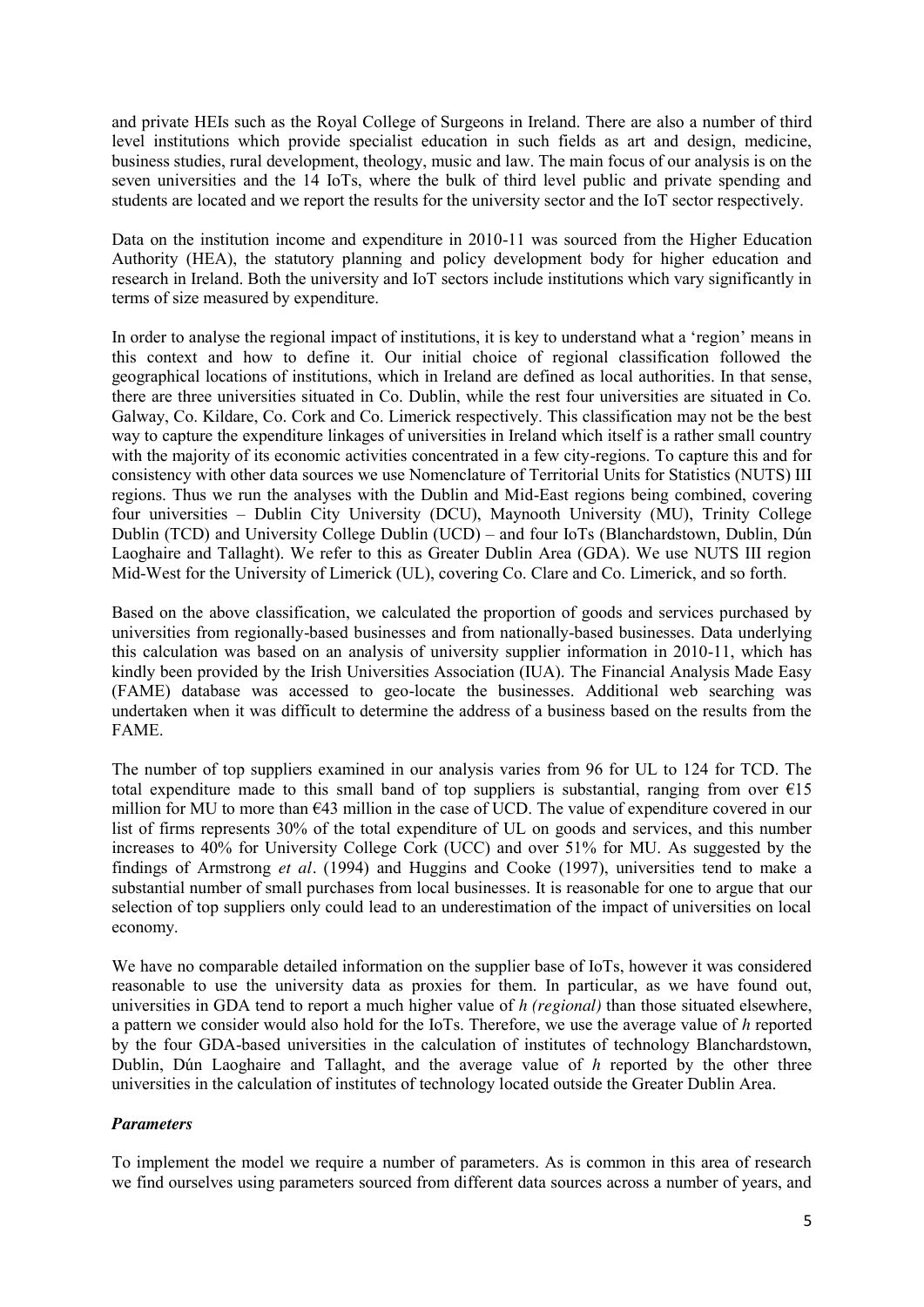these years do not necessarily align to the accounting data. The implicit assumption therefore is that the parameters are constant, or slowly changing, across time. Given the relatively short time frame across which data are sourced in this study this seems a reasonable assumption.

The *additional labour income of HEI employees (A)* was set at 0, partly because of a lack of valid data. We contend that it is likely to be low in any case. Irish revenue data suggest that employees on Pay As You Earn (PAYE) taxation (which includes all staff covered here) have a typical additional income of approximate 1% per annum. To this extent, there is additional income uncaptured by this measurement, meaning that our results represent the economic impact of Irish HEIs in a conservative way.

Data on the *direct tax rate (t)* and *indirect tax rate (i)* was sourced from the Nevin Economic Research Institute (NERI). Collins and Turnbull (2013) used data from the most recent Household Budget Survey (HBS), which was published in 2012 covering data for the period 2009-10, to estimate both the direct and indirect taxation contributions of households. According to the authors, Irish households contribute, on average, 13.74% of their gross income in direct taxes and 10.3% of their income in indirect taxes, which values we use in our analysis.

To determine the *total spending by students (Z*) and the *proportion of student expenditures on goods and services in the locality (v)*, a student expenditure survey was designed and circulated to students enrolled at two Irish universities, namely the National University of Ireland Galway (NUIG) and TCD. This was undertaken in late spring 2013 and we were able to elicit 758 responses from TCD students and 482 responses from NUIG students, all of whom indicated their weekly expenditure during term time of 2013-14. For the purpose of this study part-time graduates were excluded when analysing the responses, as they were assumed to be from the locality and already be in residence. It was found that average weekly spending was  $\epsilon$ 149.60 for a TCD student and  $\epsilon$ 151.04 for a NUIG student, suggesting no significant difference between the expenditure of Dublin-based and non-Dublin-based students. Our results appear to be comparable to those of the fifth Irish Eurostudent survey 2013 – published by the HEA and Insight Statistical Consulting which claimed the average monthly expenditure met by the student themselves was  $\epsilon$ 607 – see Harmon and Foubert (2014). In the absence of information for other institutions, we therefore used the TCD student results for the other Dublin/Kildare institutes, and applied the NUIG student results in the analysis of institutions situated outside GDA. On examination of the academic calendars of Irish HEIs, we decided to include 30 and 38 weeks in the calculation of total spending by undergraduates and full-time postgraduates respectively. The number of students enrolled at the universities was sourced from the HEA. Of total spending by TCD students, it was estimated that 86% took place within the Greater Dublin Area and 96% took place in Ireland. From the NUIG student survey, 83% of expenditure took place within the same region), while only 2% of expenditure took place outside Ireland.

Alongside the student survey we also carried out a staff expenditure survey to measure the *spending pattern of employees in Irish universities (w).* In total the survey generated 383 usable responses from TCD staff and 176 from NUIG staff. Survey results indicated that 77% of TCD staff expenditure took place inside of the Greater Dublin Area and a further 12% of expenditure was spent in other Irish regions. For staff working at NUIG, around 73% of their expenditure was spent within Co. Galway, with only 10% of expenditure taking place outside Ireland. Similar to the student survey results, the TCD staff results were used for the other institutions situated within the Greater Dublin Area, while the NUIG staff results were applied when examining the case of those HEIs located outside Dublin/Kildare area.

The *marginal propensity to consume (c)* in Ireland was estimated as 0.31, based on the findings of an International Monetary Fund (IMF) study. Bhattacharya and Mukherjee (2010) used data from 18 Organisation for Economic Co-operation and Development (OECD) countries and showed a wide variation in the marginal propensity to consume across countries. Furthermore, the value of *c* in Ireland is, as we would expect for a small open economy which has very significant imported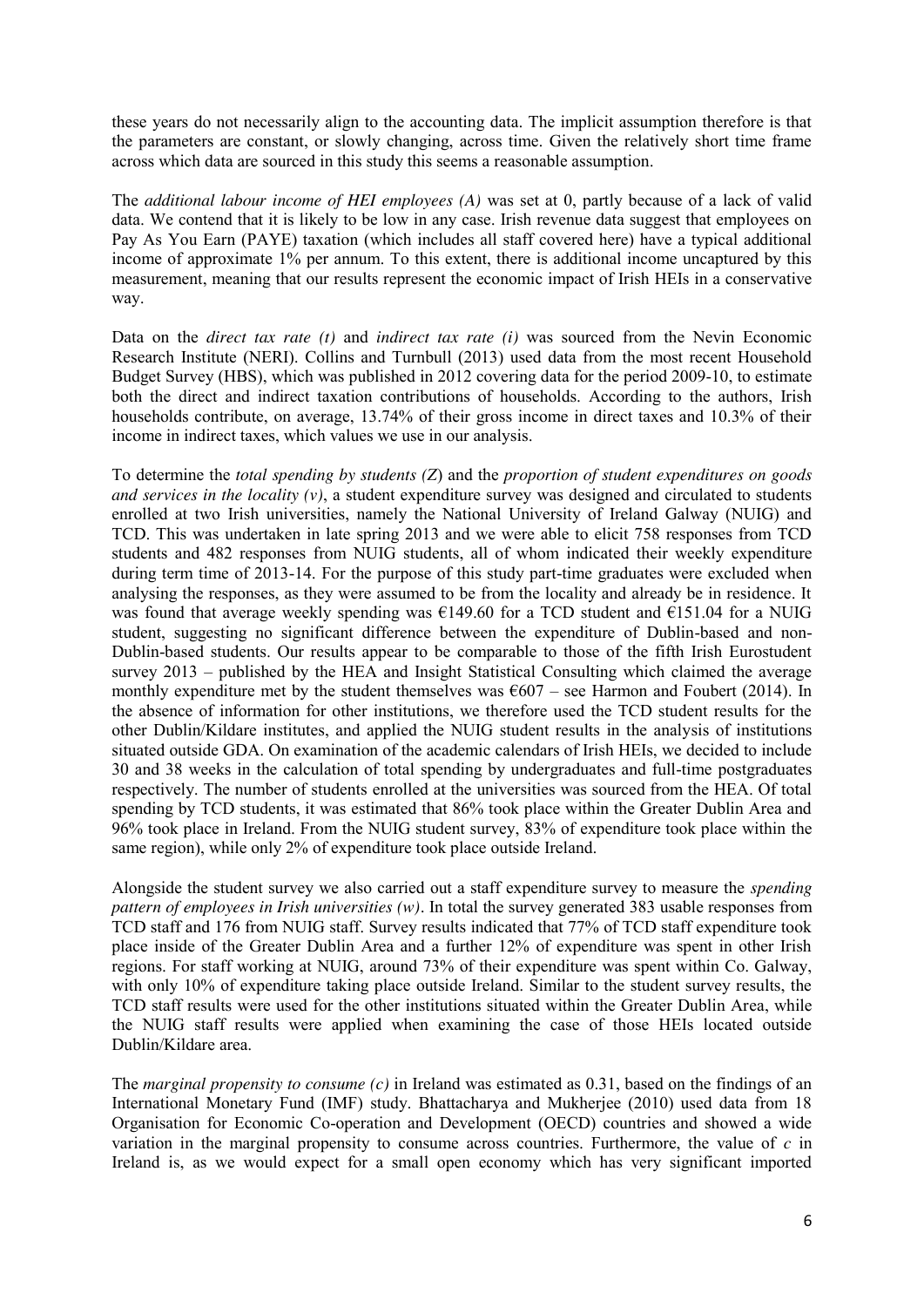consumption, much smaller than that undertaken in the other studies: for example, *c* was estimated as 0.65 in the Izmir study by Sen (2011) and 0.90 in the Cardiff study by Huggins and Cooke (1997).

## **Results**

# *Results for the university sector*

A number of multipliers were found by applying the analysis above. We calculated sectoral and individual multipliers, of different types, for both regional and national impact. These are summarised in Table X.1.

## [Insert Table X.1 about here]

In 2010-11, Irish universities had the effect of generating a gross local output nationally of  $\epsilon$ 2.12 billion, with a concomitant generation of local disposable income nationally of  $E1.71$  billion. Overall, the gross local output multiplier on an output basis was estimated as 1.75. Every  $\epsilon$ 1 of initial increase (decrease) in the expenditure base would result in a rise (fall) of  $\epsilon$ 1.75 in gross local output in Ireland. For income, the local disposable income multiplier on an output basis was estimated as 1.70. Every  $\epsilon$ 1 of initial increase (decrease) in the value of disposable income from universities would lead to a rise (fall) of  $E1.70$  in local disposable income. To compare with the results of input output analysis, we will concentrate on the gross local output multiplier from output approach (GLO-O-M) measures.

Turning to the individual universities, we note that in all cases the impact nationally is greater than that regionally. This is as we would expect – the foot print of any industry or unit is diffused geographically, and in a small country such as Ireland this diffusion is likely to be almost nationwide. People in the South West and in Donegal are suppliers to and consumers of the Dublin based universities, people in Dublin similarly for the western universities. There is a quite evident negative relationship in the estimated multipliers (Figure  $X(1)$ ). The universities with lower spends are those with the greatest multipliers. One possible explanation for this would be if universities exhibited decreasing returns to scale. The three largest universities in terms of expenditure, UCD/TCD/UCC also show GLO-M metrics lower than the national average, across all measures.

# [Insert Figure X.1 about here]

# *Results for the IoT sector*

This section presents the results for the IoT sector, for which we also calculated sectoral and individual multipliers (Table X.2).

# [Insert Table X.2 about here]

In 2010-11, IoTs had the effect of generating a gross local output nationally of  $\epsilon$ 1.33 billion, with a concomitant generation of local disposable income nationally of  $E1.08$  billion. Overall, the gross local output multiplier on an output basis was estimated as 1.90. Every €1 of initial increase (decrease) in the expenditure base would result in a rise (fall) of  $E1.90$  in gross local output in Ireland. For income, the local disposable income multiplier on an output basis was estimated as 1.86. Every  $\epsilon$ 1 of initial increase (decrease) in the value of disposable income from universities would lead to a rise (fall) of €1.86 in local disposable income. These two multipliers of the IoT sector are both larger than those of the university sector.

Figure X.2 shows the association between the estimated multipliers and expenditure bases of IoTs. In comparison to the university sector, the IoT sector shows a more complicated pattern. With the largest expenditure base, Dublin IoT has the smallest multipliers, a finding in line with the university sector that implies decreasing returns to scale. But there are many exceptions in the IoT sector to this phenomenon. Carlow IoT, for example, is in the middle range in terms of expenditure base, but it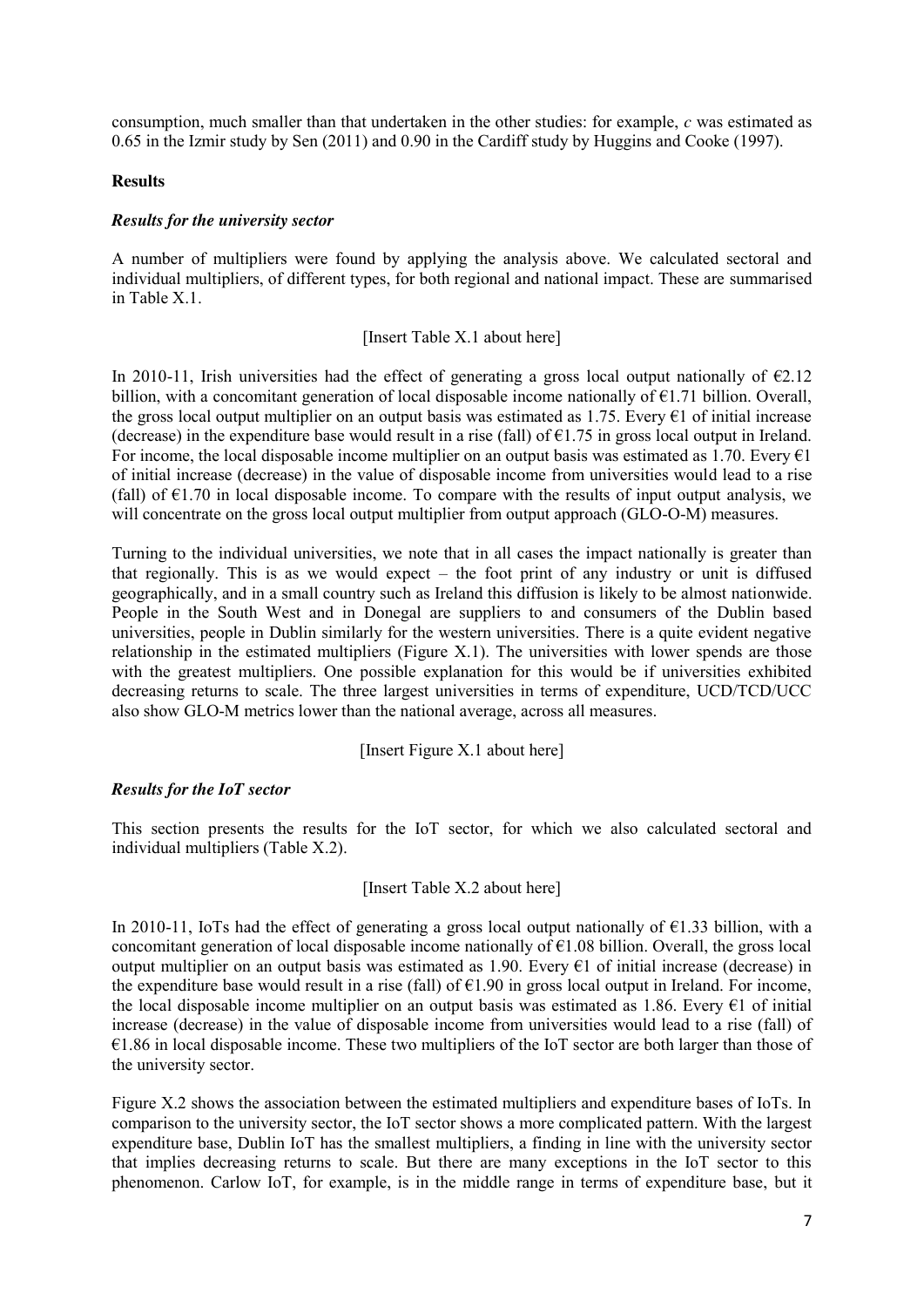exhibits the largest multiplier in all IoTs, significantly higher than those shown by a few IoTs which are much smaller in scale. Except Dublin IoT, all IoTs are much smaller than their university counterparts and closely clustered. It is possible to think that part of the reason for a complicated pattern of the association between the multipliers and expenditure bases of IoTs is their similar size. Without a significant difference in 'scale', there is a less obvious pattern of decreasing returns to scale.

# [Insert Figure X.2 about here]

# *International and national comparisons*

In this section, we undertake two sets of comparisons. First, we benchmark our results with those from studies which also use a Keynesian multiplier approach. These studies examine the case of universities in other countries such as the United Kingdom (UK) and Turkey. Second, we compare our results with those from Zhang *et al.* (2015), which examines the economic impact of Irish HEIs but uses input output analysis.

Hermannsson *et al.* (2012) shows multipliers for a number of Scottish universities derived from both Keynesian and input output models. Those multipliers range from a high of 2.15 to a low of 1.24, with the great majority in the 1.5-1.75 range. In Hermannsson *et al.* (2014) a series of multipliers for London based HEIs are given, which tend to be in the region of 3. Sen (2011) gives a range of 2.5 to 3 for multipliers calculated on a comparable basis to here. Huggins and Cooke (1997) provides a set of UK comparable multipliers, ranging from 1 to 3, with the majority in the 1.5-2 region. Bleaney *et al.* (1992) calculate a multiplier set of between 1.2 and 1.7 for their study. We can thus see that the multipliers found here are in broad agreement with the findings of other research that also uses the Keynesian multiplier approach, with the exception of the London universities. London however is a very concentrated market with over 50 HEIs in a very concentrated area, and thus it is highly probable that factors such as economies of co-production across the city are at play in the generation of these high multipliers. A number of the London institutions are also both highly specialised and high in expenditure given this specialisation. With the arguable exception of the Royal College of Surgeons in Ireland Irish higher education institutions, and especially those covered here, are broad in nature. Most IoT's have small elements of arts, humanities and social sciences, as an example, despite their STEM and technology focus.

We should also note that although not strictly comparable these multipliers are higher by a significant margin than the overall national fiscal multiplier of 0.5 as used by the International Monetary Fund (IMF) and the Irish Fiscal Advisory Council (IFAC) and those of the Economic and Social Research Institute (ESRI) (Irish Fiscal Advisory Council, 2013; Kearney *et al.*, 2013). The ESRI multipliers range from 0.3 to 1.2. Out estimates here are closer to but in most cases greater than the overall expenditure multipliers in O'Farrell (2013) which range from 1.06 to 1.76.

The comparison between our results and those from studies which also adopts a Keynesian multiplier approach is essential, but it is also of interest to compare our results with previous research that focuses on the Irish higher education sector. As already indicated, there is little such evidence existing in the Irish context, with a few notable exceptions. Although the reports by Viewforth Consulting reveal insightful results for two individual universities, we would ideally like to compare results at both institutional and sectoral levels. Zhang *et al.* (2015) in their input output analysis examine the economic impact of the whole higher education sector in Ireland, including both the seven universities and 14 IoTs. Thus, it is more pertinent to compare our results with those of Zhang *et al.* (2015).

It is beyond the scope of this chapter to explain in great detail the methodology employed for input output analysis. A comprehensive review of some of the methodological and interpretational challenges can be found in Siegfried *et al.* (2007). Simply put, there are a variety of multiplier effects one could derive from the input output analysis, including output, income, employment or gross domestic product (GDP). The output multiplier for each sector refers to "the change in total output for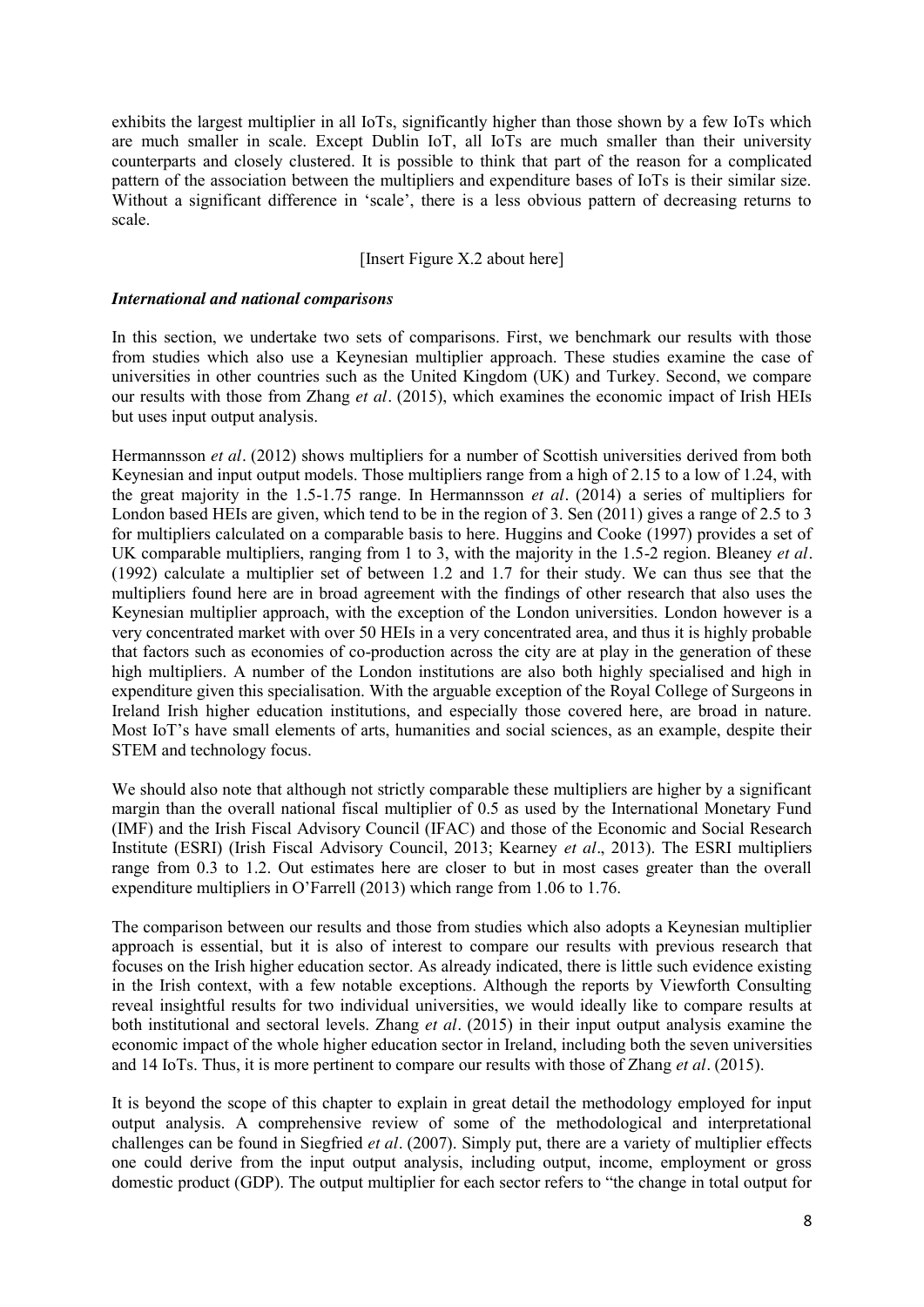the economy as a whole resulting from a unit change in the final demand for that sector" (Hermannsson *et al.*, 2014). The Type I output multiplier for a particular industry is defined to be "the total of all outputs from each domestic industry required in order to produce one additional unit of output" (Scottish Government, 2011), while the Type II output multiplier incorporates "not only the increase in demand for intermediate inputs but also induced household consumption effects" (Hermannsson *et al.*, 2014). In other words, the Type I multiplier can be defined as direct and indirect effects, and the Type II multiplier can be defined as direct, indirect and induced effects.

As this chapter considers the economic impact of the spending made by HEIs, students and staff, it is more suitable to compare our results with the Type I output multipliers as found by Zhang *et al.* (2015). It thus should be noted that analyses of this type miss out on "downstream" effects, but have the advantage of providing a clean "sectoral" impact. While we think that the comparison should be made with great caution due to the significant differences between the two methodologies, it is still of interest to show whether HEIs perform similarly or differently in the two approaches. In other words, in this comparison, we are more interested in the patterns of institutional performance than in the exact multipliers shown by institutions as the multipliers are determined by the exact methods used for analysis. For example, we would like to know if decreasing returns to scale still exists in input output analysis as appears to be the case in the Keynesian multiplier approach.

In Figure X.3 we show the comparisons between the results of the two methods for the university and the IoT sector respectively. For Irish universities, there seems no a clear evidence of decreasing returns to scale in the input output analysis. UCD, the largest HEI in Ireland measured by expenditure, shows the highest value of Type I output multiplier. MU, the institution which exhibits the largest Keynesian multiplier, falls at the bottom of the rankings in the input output analysis. While the Type I output multipliers of Irish universities are in general smaller than the Keynesian ones, they are still larger than 1, indicating a positive impact of the institutions. In the IoT sector, most institutions show Type I output multipliers between 1.06 and 1.08, and the difference between institutions is really minor. What this comparison tends to suggest is that, although each methodology has its own advantages and disadvantages, in many ways different methods lead to quite different results. We would thus suggest that, as is good practice, great care should be taken with using any one model and a triangulation is more likely to yield sensible results.

#### [Insert Figure X.3 about here]

#### **Concluding remarks**

In Ireland, the higher education sector has increasingly been considered by policy makers to be a crucial component of the national economic strategy. From the late 1990s onwards, Ireland has seen the release of a series of national policies targeting investment in science and technology, in particular in its HEIs. Despite the strong commitment of the state resources to the sector, little in the way of formal economic impact analysis has been undertaken. There is however a need to do so from both the theoretical and practical perspectives. This chapter aims to address this gap and provides some evidence of the economic impact of seven Irish universities and 14 IoTs, the two main types of institutions in Ireland that provide third level education and conduct research activities.

There have been two main methodological strands used in the examination of economic impact of a wide range of actions. In this chapter we use a Keynesian multiplier approach, which used to be undertaken by most early studies on the modelling of university impact, as more recent work has tended to concentrate on input output modelling. The reason for us to choose this more conventional approach over input output analysis is that there exists none modelling on university multipliers using this approach, while a few notable exceptions undertake input output analysis of the Irish higher education sector.

Our chapter measures the economic impact of Irish HEIs through two main channels: 1) purchases of goods and services from external organisations and 2) expenditure of staff and students. In 2010-11,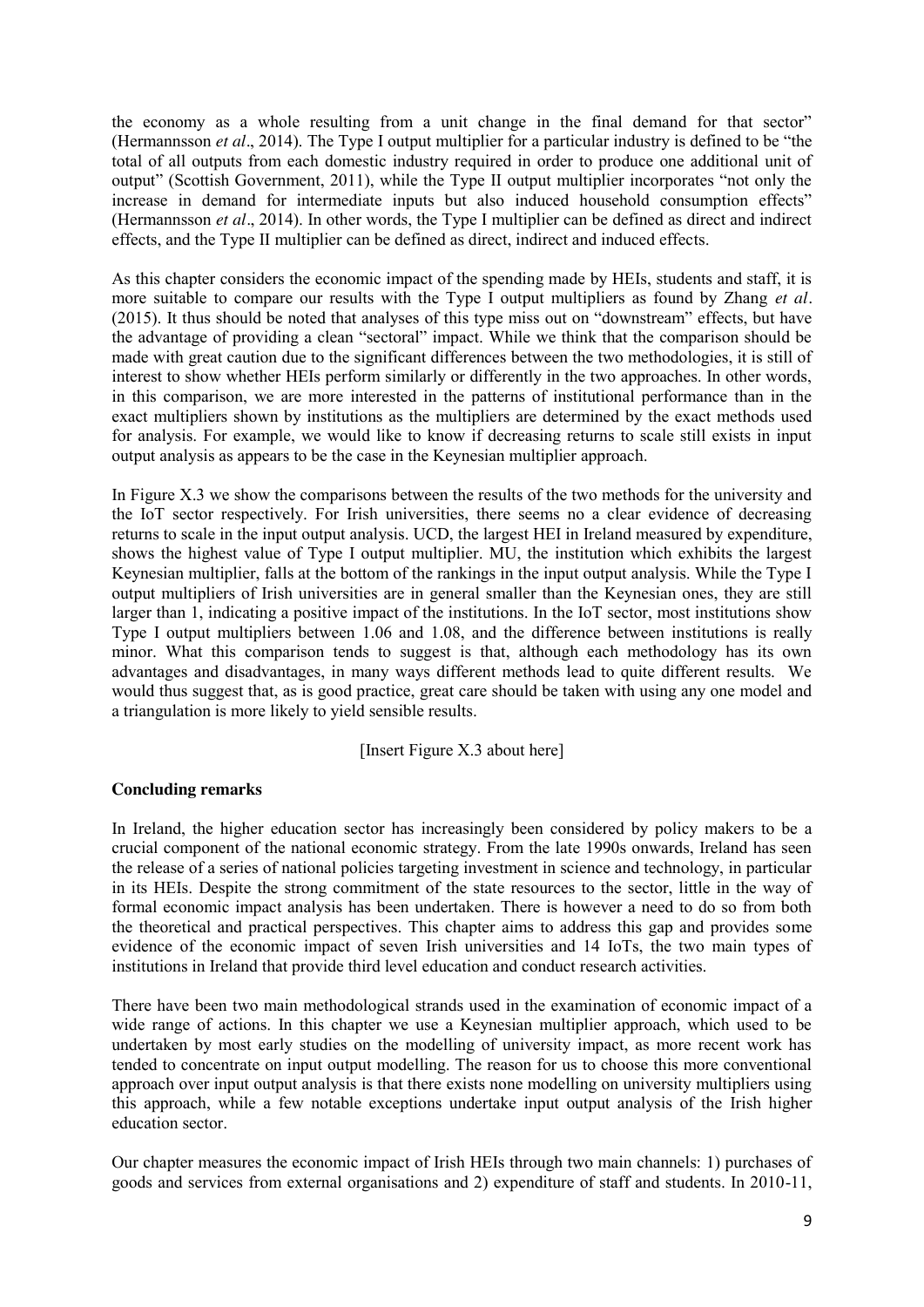the Irish higher education sector generated a gross output of  $63.45$  billion to the Irish economy, of which  $\epsilon$ 2.12 billion was from the university sector and  $\epsilon$ 1.33 billion from the IoT sector. The picture painted overall is a higher education sector which adds considerable gross value to the economy, in line with the findings of previous studies.

The sector is now faced with funding gap while taking in a growing number of students, which could inevitably undermine the quality of education Irish HEIs could provide. In an era of global competition for staff, international students and research funding, these difficulties may result in undesirable outcomes for the Irish higher education sector as a whole. As argued, the economic way of thinking has not been prevalent in the policy making in the sector but there is an urgent need to do so now. Along with those few existing studies, this chapter contributes in forming an evidence base for policy decision.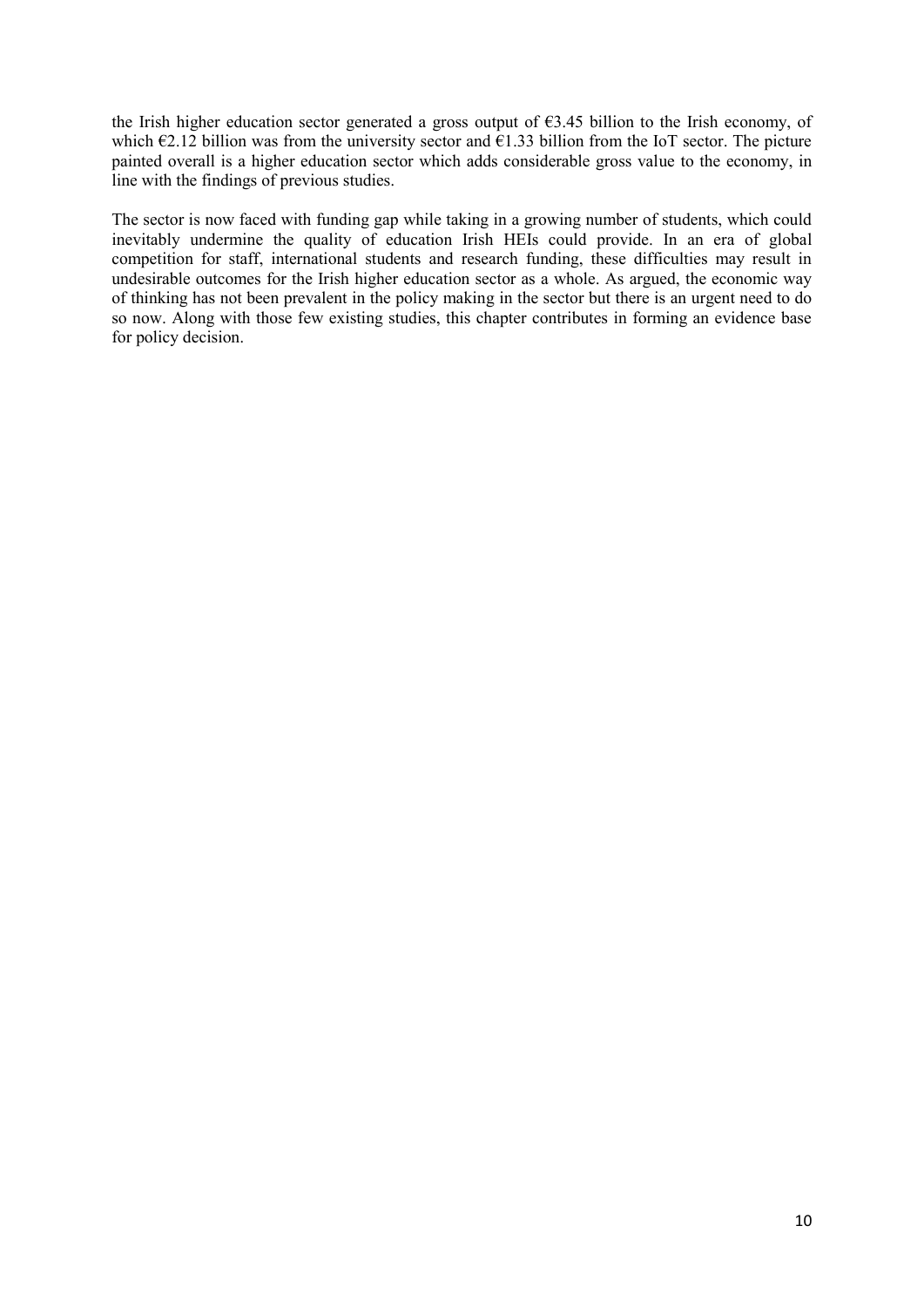| <b>Tuble 1811</b> Intuitipliers of hish universities |          |                                                |         |         |         |  |  |  |  |
|------------------------------------------------------|----------|------------------------------------------------|---------|---------|---------|--|--|--|--|
|                                                      |          | Output Approach<br><b>Expenditure Approach</b> |         |         |         |  |  |  |  |
|                                                      |          | GLO-O-M                                        | LDI-O-M | GLO-E-M | LDI-E-M |  |  |  |  |
| All                                                  | Ireland  | 1.75                                           | 1.70    | 1.69    | 1.36    |  |  |  |  |
| <b>DCU</b>                                           | Regional | 1.66                                           | 1.62    | 1.60    | 1.29    |  |  |  |  |
|                                                      | National | 1.77                                           | 1.72    | 1.72    | 1.38    |  |  |  |  |
| <b>NUIG</b>                                          | Regional | 1.81                                           | 1.75    | 1.33    | 1.08    |  |  |  |  |
|                                                      | National | 1.83                                           | 1.78    | 1.80    | 1.44    |  |  |  |  |
| MU                                                   | Regional | 1.81                                           | 1.75    | 1.68    | 1.35    |  |  |  |  |
|                                                      | National | 1.91                                           | 1.85    | 1.87    | 1.50    |  |  |  |  |
| <b>TCD</b>                                           | Regional | 1.58                                           | 1.53    | 1.45    | 1.18    |  |  |  |  |
|                                                      | National | 1.67                                           | 1.62    | 1.57    | 1.29    |  |  |  |  |
| <b>UCC</b>                                           | Regional | 1.70                                           | 1.63    | 1.29    | 1.06    |  |  |  |  |
|                                                      | National | 1.74                                           | 1.69    | 1.72    | 1.39    |  |  |  |  |
| <b>UCD</b>                                           | Regional | 1.61                                           | 1.56    | 1.53    | 1.24    |  |  |  |  |
|                                                      | National | 1.70                                           | 1.65    | 1.66    | 1.34    |  |  |  |  |
| UL                                                   | Regional | 1.84                                           | 1.77    | 1.21    | 0.98    |  |  |  |  |
|                                                      | National | 1.85                                           | 1.80    | 1.64    | 1.32    |  |  |  |  |

**Table X.1** Multipliers of Irish universities

*Source:* Authors' own calculation. GLO-O-M refers to gross local output multipliers from an output approach. GLO-O-E refers to gross local output multipliers from an expenditure approach. LDI-O-M refers to local disposable income multipliers from an output approach. LDI-E-M refers to local disposable income multipliers from an expenditure approach.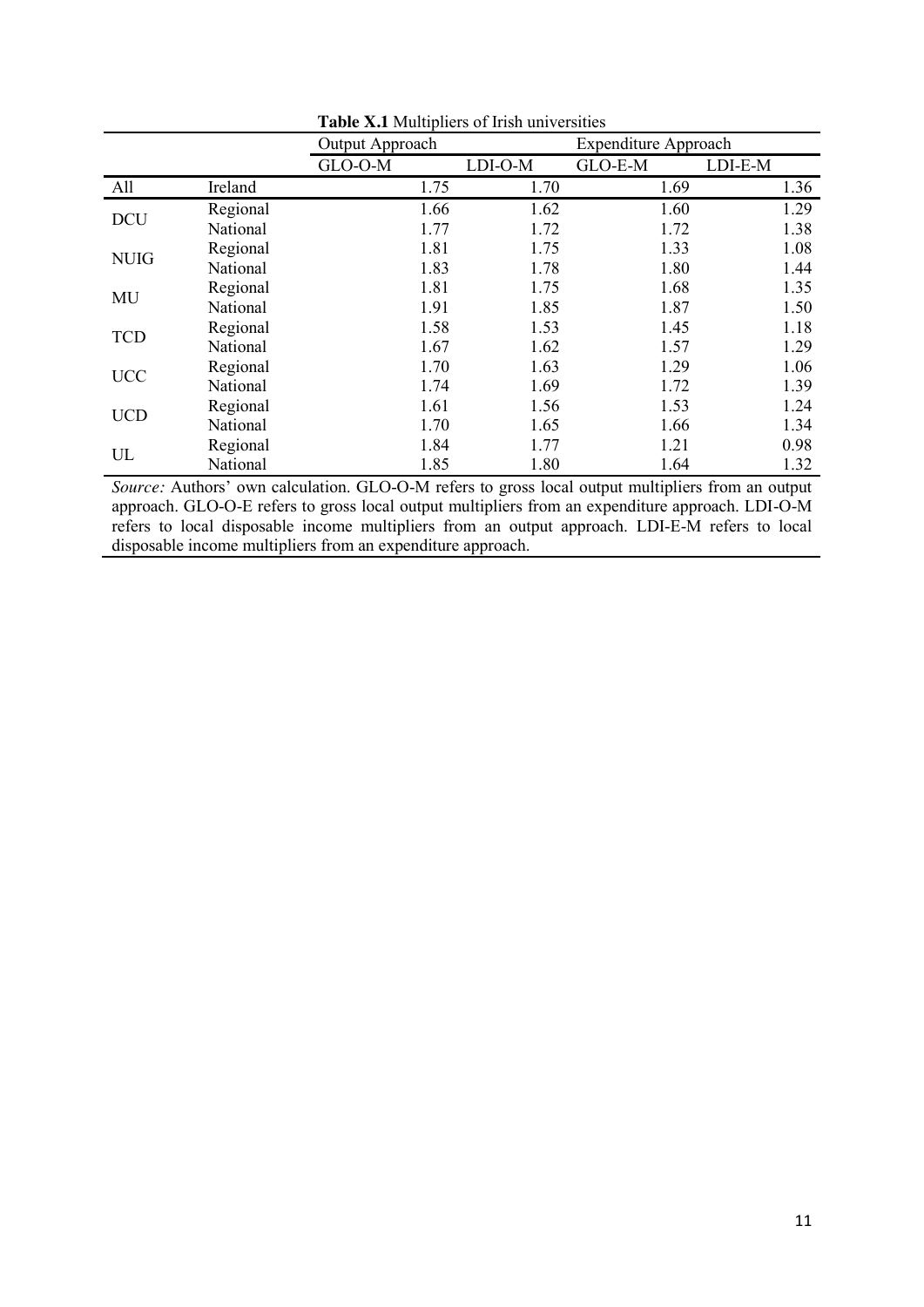

**Figure X.1** Relationship between the GLO multipliers of Irish universities (regional and national) and their expenditure bases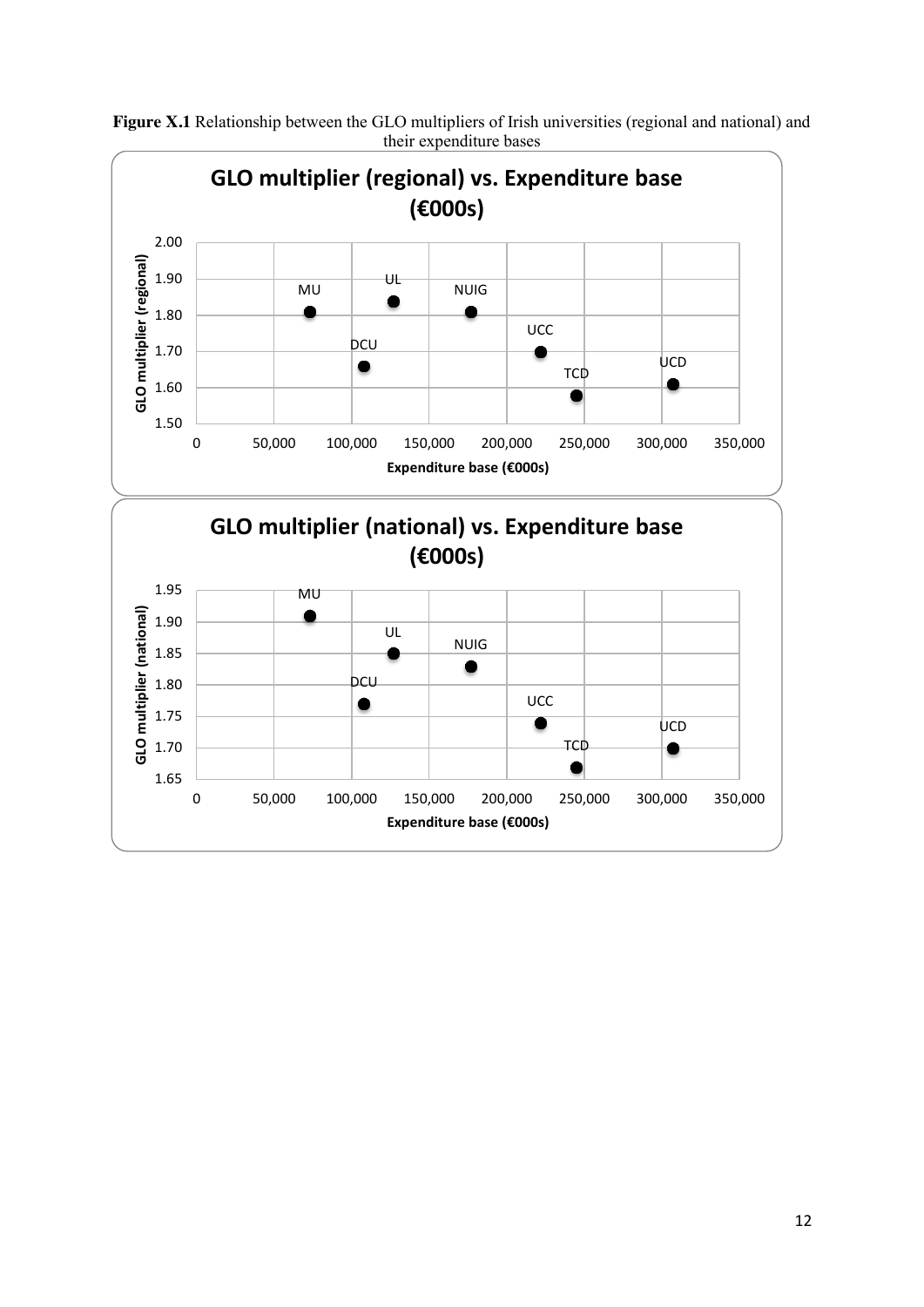|                |          | <b>Expenditure Approach</b><br>Output Approach |         |         |         |
|----------------|----------|------------------------------------------------|---------|---------|---------|
|                |          | GLO-O-M                                        | LDI-O-M | GLO-E-M | LDI-E-M |
| All            | Ireland  | 1.90                                           | 1.86    | 1.86    | 1.50    |
|                | Regional | 1.83                                           | 1.76    | 1.49    | 1.21    |
| Athlone        | National | 1.92                                           | 1.85    | 1.86    | 1.51    |
| Blanchardstown | Regional | 1.89                                           | 1.82    | 1.83    | 1.48    |
|                | National | 2.03                                           | 1.95    | 1.99    | 1.61    |
| Carlow         | Regional | 2.06                                           | 1.96    | 1.72    | 1.40    |
|                | National | 2.18                                           | 2.08    | 2.12    | 1.71    |
| Cork           | Regional | 1.84                                           | 1.76    | 1.49    | 1.22    |
|                | National | 1.92                                           | 1.85    | 1.87    | 1.51    |
| Dublin         | Regional | 1.67                                           | 1.62    | 1.60    | 1.30    |
|                | National | 1.78                                           | 1.72    | 1.73    | 1.41    |
| Dundalk        | Regional | 1.80                                           | 1.73    | 1.54    | 1.26    |
|                | National | 1.91                                           | 1.84    | 1.87    | 1.52    |
| Dún Laoghaire  | Regional | 1.82                                           | 1.76    | 1.72    | 1.39    |
|                | National | 1.94                                           | 1.87    | 1.88    | 1.51    |
| Galway-Mayo    | Regional | 1.87                                           | 1.79    | 1.56    | 1.27    |
|                | National | 1.97                                           | 1.89    | 1.92    | 1.55    |
| Letterkenny    | Regional | 1.77                                           | 1.70    | 1.55    | 1.27    |
|                | National | 1.89                                           | 1.82    | 1.86    | 1.51    |
| Limerick       | Regional | 1.87                                           | 1.79    | 1.56    | 1.27    |
|                | National | 1.98                                           | 1.90    | 1.93    | 1.56    |
| Sligo          | Regional | 1.86                                           | 1.78    | 1.57    | 1.28    |
|                | National | 1.97                                           | 1.89    | 1.92    | 1.56    |
| Tallaght       | Regional | 1.89                                           | 1.81    | 1.82    | 1.47    |
|                | National | 2.02                                           | 1.94    | 1.98    | 1.60    |
| Tralee         | Regional | 1.72                                           | 1.66    | 1.41    | 1.15    |
|                | National | 1.81                                           | 1.75    | 1.76    | 1.43    |
| Waterford      | Regional | 1.75                                           | 1.68    | 1.46    | 1.19    |
|                | National | 1.85                                           | 1.78    | 1.80    | 1.46    |

**Table X.2** Multipliers of Irish IoTs

*Source:* Authors' own calculation. GLO-O-M refers to gross local output multipliers from an output approach. GLO-O-E refers to gross local output multipliers from an expenditure approach. LDI-O-M refers to local disposable income multipliers from an output approach. LDI-E-M refers to local disposable income multipliers from an expenditure approach.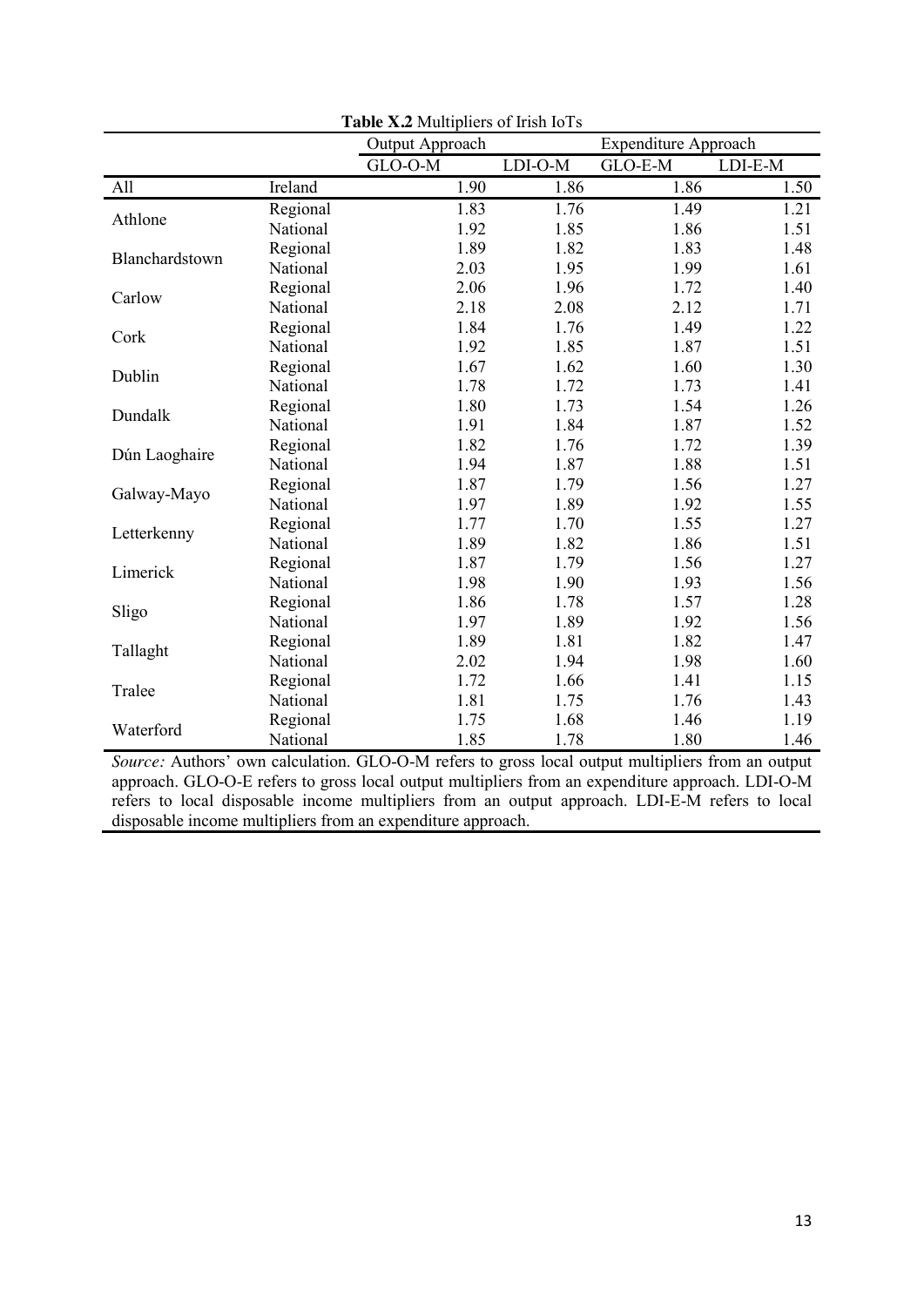

**Figure X.2** Relationship between the GLO multipliers of Irish IoTs (regional and national) and their expenditure bases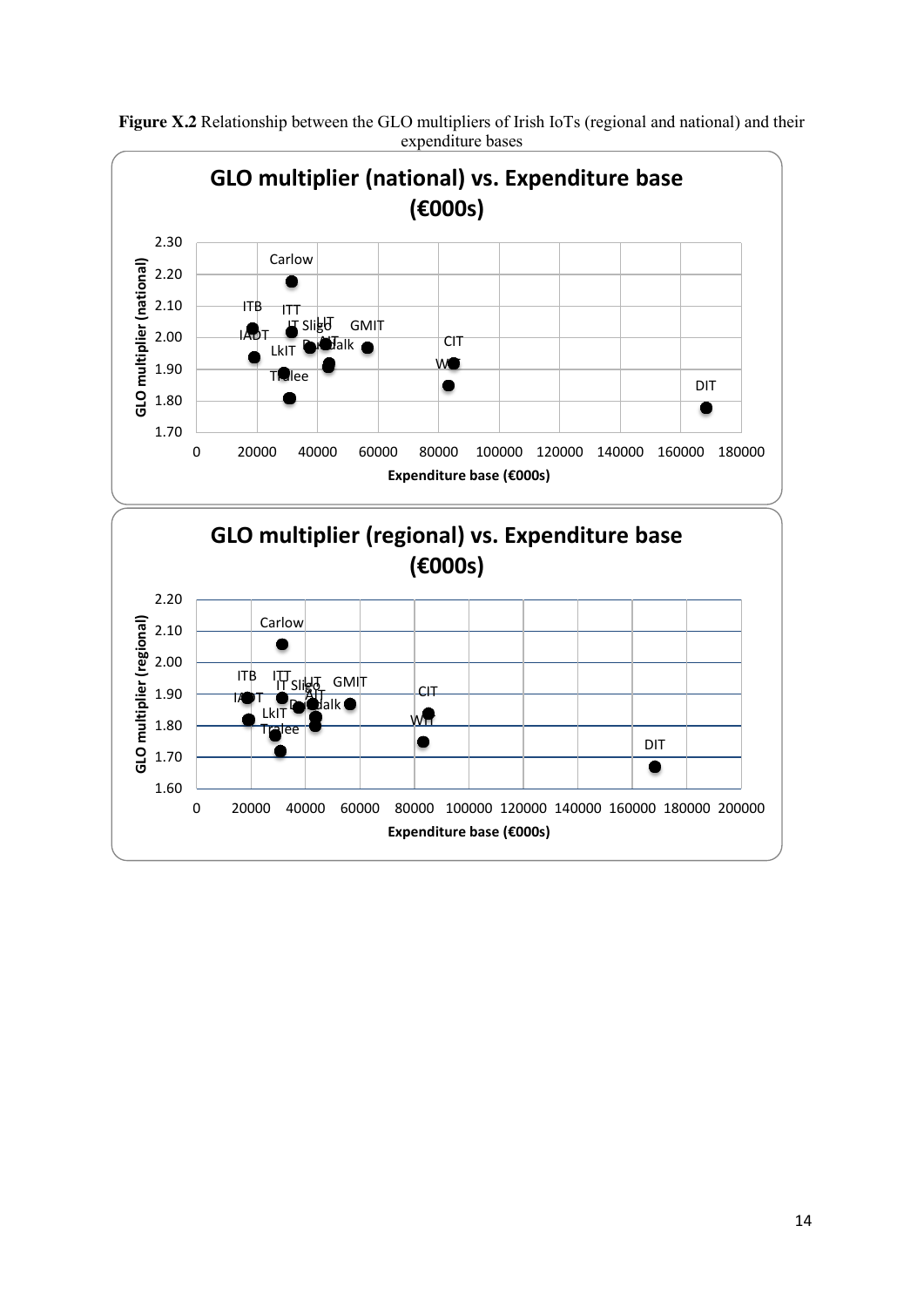

**Figure X.3** GLO multipliers (national) and Type I output multipliers of Irish universities and IoTs